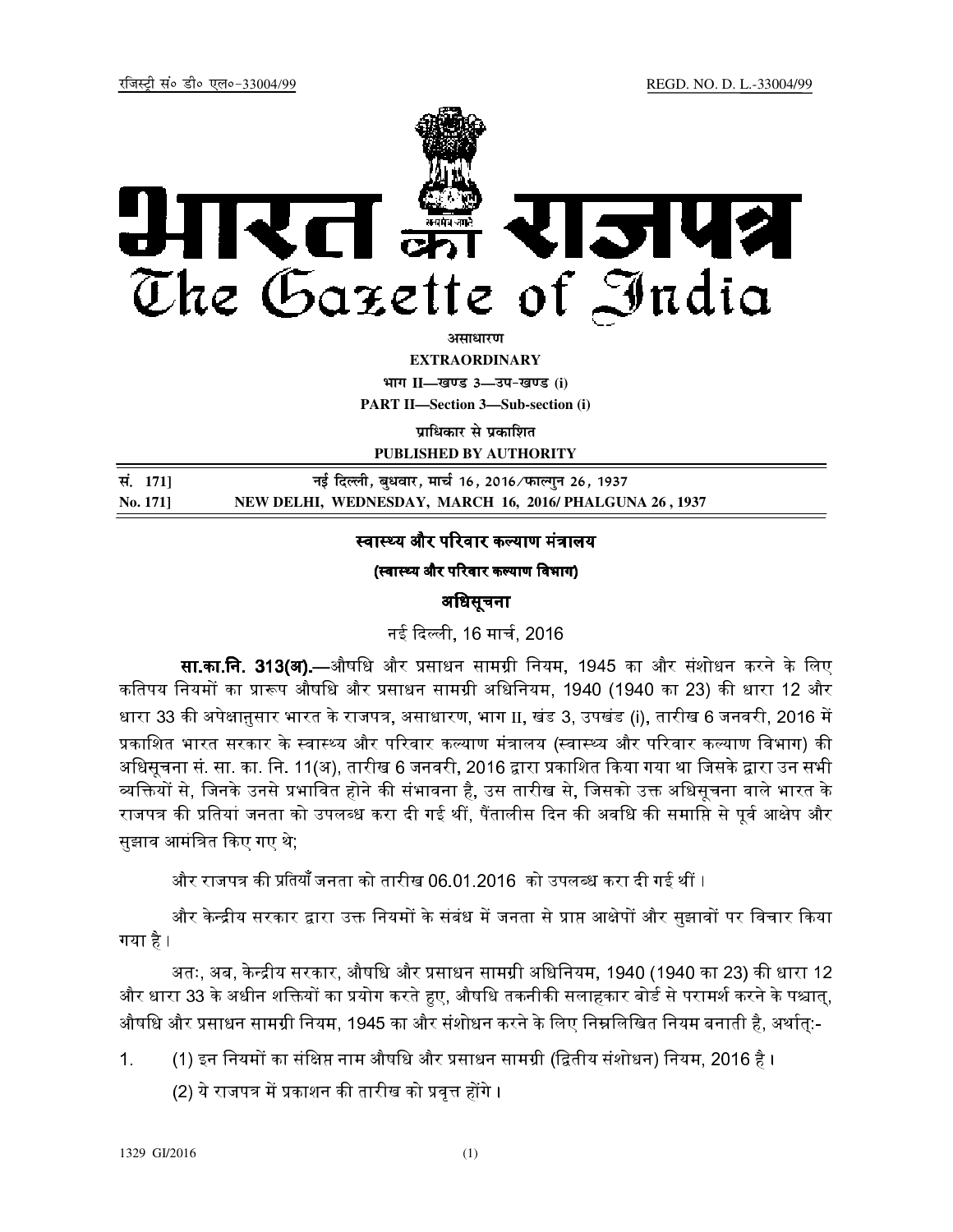2. अौषधि और प्रसाधन सामग्री नियम, 1945 (जिन्हें इसमें इसके पश्चात् उक्त नियम कहा गया है) के नियम 122घक के उपनियम (3) के पश्चात् और स्पष्टीकरण से पूर्व निम्नलिखित उपनियम अंतःस्थापित किया जाएगा, अथात्:-

"(4) अनुमोदित औषधि विनिर्मिति की बाबत शैक्षणिक प्रयोजनों के लिए आशयित नैदानिक परीक्षण के संचालन के लिए किसी नए निदर्शन या नए प्रदान-मार्ग या नई मात्रा या नए मात्रा रूप के लिए कोई अनुज्ञा अपेक्षित नहीं होगी, जहां,-

(क) परीक्षण आचार समिति द्वारा अनुमोदित है; और

(ख) उपनियम (5) के उपबंधों के अधीन रहते हुए, तैयार किया गया डाटा अनुज्ञापन प्राधिकारी को प्रस्तुत किए जाने के लिए आशयित नहीं है ।

(5) तथापि आचार समिति, अनुज्ञापन प्राधिकारी को उसके द्वारा अनुमोदित मामलों के बारे में और ऐसे मामलों के बारे में, जहां शैक्षणिक और विनियमनकारी प्रयोजनों के लिए नैदानिक परीक्षणों के बीच अतिव्याप्ति हो सकती है, सूचित करेगी और जहां उक्त प्राधिकारी आचार समिति से संसूचना प्राप्त होने की तारीख से तीस दिन की अवधि के भीतर आचार समिति को अपनी टिप्पणियां सूचित नहीं करता है वहां यह उपधारणा की जाएगी कि अनुज्ञापन प्राधिकारी से कोई अनुज्ञा अपेक्षित नहीं है ।"।

3. उक्त नियमों की अनुसूची म में, परिशिष्ट 1 की मद 4 में, उपमद 4.8 के पश्चात् निम्नलिखित टिप्पण अंतः7थािपत कया जाएगा, अथात्:-

"टिप्पण –जहां पशु विषाक्तता संबंधी डाटा परिशिष्ट 3 के विनिर्देश के अनुसार प्रस्तुत किया गया है और उस पर देश के उस विनियामक प्राधिकारी द्वारा, जिसने इससे पूर्व औषधि का अनुमोदन किया था, विचार कर लिया गया है, वहां भारत में पशु विषाक्तता अध्ययन किए जाने की आवश्यकता नहीं होगी सिवाय उन मामलों के, जहां लिखित में विनिर्दिष्ट चिन्ताएं अभिलिखित की गई हैं ।"।

[फा. सं. एक्स.11035/289/2015-डी.एफ.क्यू.सी.]

कन्दन लाल शर्मा, संयुक्त सचिव

**टिप्पण:** मूल नियम, भारत के राजपत्र में अधिसूचना सं. एफ.28-10/45-एच (1), तारीख 21 दिसम्बर, 1945 द्वारा प्रकाशित किए गए थे और उनमें अंतिम संशोधन अधिसूचना सं. सा.का.नि. 287(अ) तारीख 08.03.2016 :ारा कािशत कया गया था ।

### **MINISTRY OF HEALTH AND FAMILY WELFARE**

#### **(Department of Health and Family Welfare)**

#### **NOTIFICATION**

#### New Delhi, the 16th March, 2016

**G.S.R. 313(E).—**Whereas a draft of certain rules further to amend the Drugs and Cosmetics Rules, 1945, was published, as required by section 12 read with section 33 of the Drugs and Cosmetics Act, 1940 (23 of 1940), *vide* notification of the Government of India in the Ministry of Health and Family Welfare (Department of Health and Family Welfare), number G.S.R. 11(E), dated the 6<sup>th</sup> January, 2016, published in the Gazette of India, Extraordinary, Part II, Section 3, Sub-section (i), dated the  $6<sup>th</sup>$  January, 2016, inviting objections and suggestions from persons likely to be affected thereby before the expiry of a period of forty